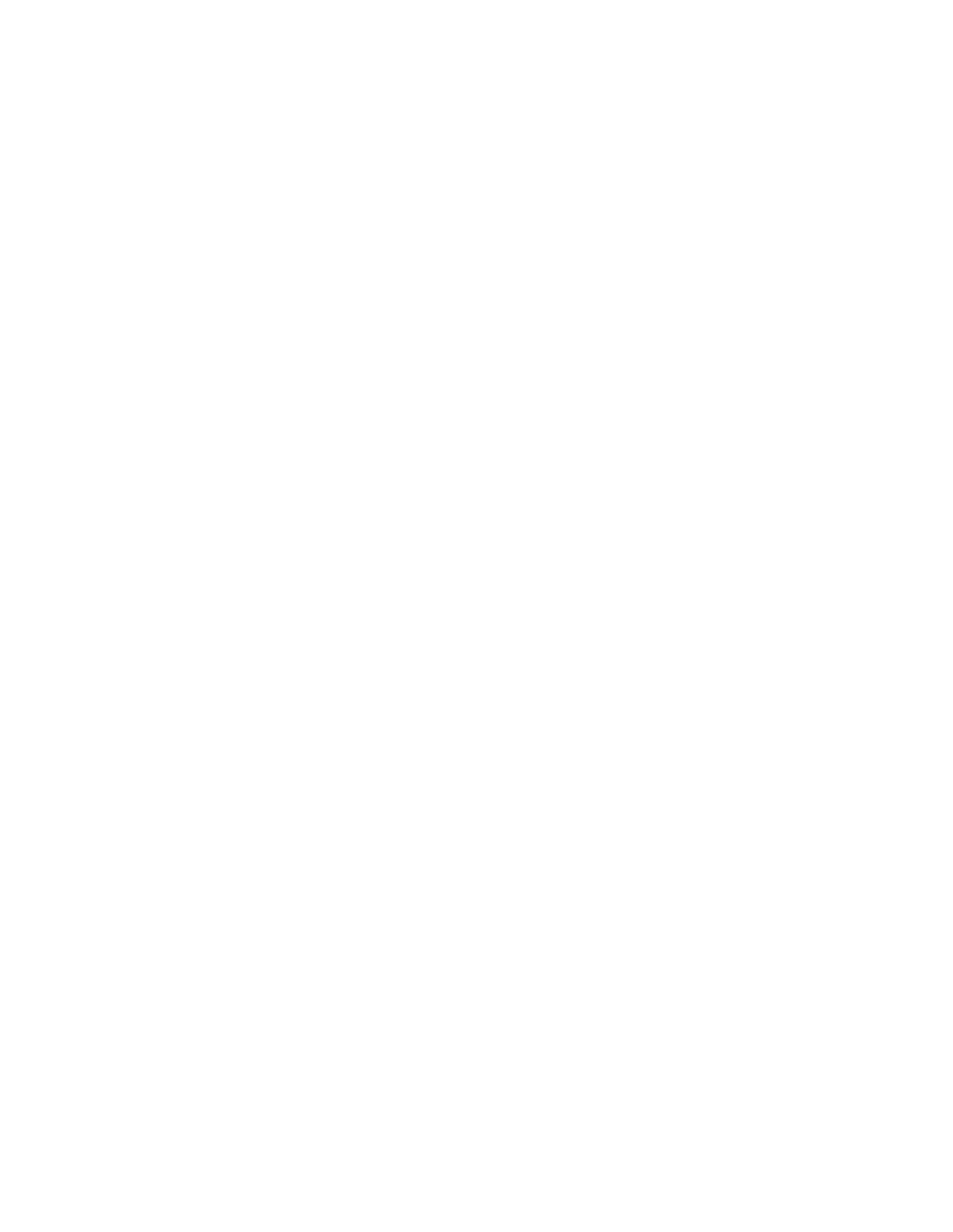# **TREATMENT PROGRAMS**

## **1. BATTERER TREATMENT PROGRAMS**

#### *Alternatives Life Improvement Center*

*Address:* 2114 Cosgrove Ave. N. Charleston, SC 29405 *Phone:* (843) 767-4477 *Fax:* (843)-767-8101 *Notes:* 26 week program – free intake Morning & evening groups *Website:* www.alternatives-life.com

#### *Origins SC*

*Address:* 4925 Lacross Road – Suite 215 N. Charleston, SC 29406 *Phone: (*843) 735-7802 *Services:* 26-week program *Fees:* \$65 Assessment, \$25 Per Group, \$65 per individual counseling Positive Feedback \*\*\* *\*\*Permanently Closed\*\* 5000 Rivers Ave. N. Charleston, SC (843) 744-1447 Tuesday evenings and Saturday morning groups*

#### *Dorchester Alcohol & Drug Commission (CADA)*

*Address:* 320 Midland Parkway Suite C, Summerville, SC 29485 *Phone:* (843) 871-4790 *Services:* 26-week group program, must be at least 18 and have a DV charge *Contact:* Mrs. Tamara/ Ms. Darlene (Anger Management & CADA)

## **2. Mental Health Programs (Adult)**

#### *Alternatives Life Improvement Center, Inc.* - North Charleston

*Services:* Outpatient facility for alcohol and drug treatment, adolescents, anger management, court related programs; Individual/Couple Counseling; Anger Management *Address:* 2114 Cosgrove Avenue N. Charleston, SC 29445 *Contact:* Lisa Edwards, Heather Harrington *Phone:* 843-767-4477 *Fax:* 767-8101 *Website:* www.alternatives-life.com

#### *Assessment/Mobile Crisis (A/MC)*

*Services:* Adult assessments and treatment of psychiatric emergencies. *Address:* 2100 Charlie Hall Boulevard Charleston, SC 29414 *Contact:* Esther Hennessey *Phone:* 414-2350 *Fax:* 571-7719 *Emergency assessment:* 1-800-613-8379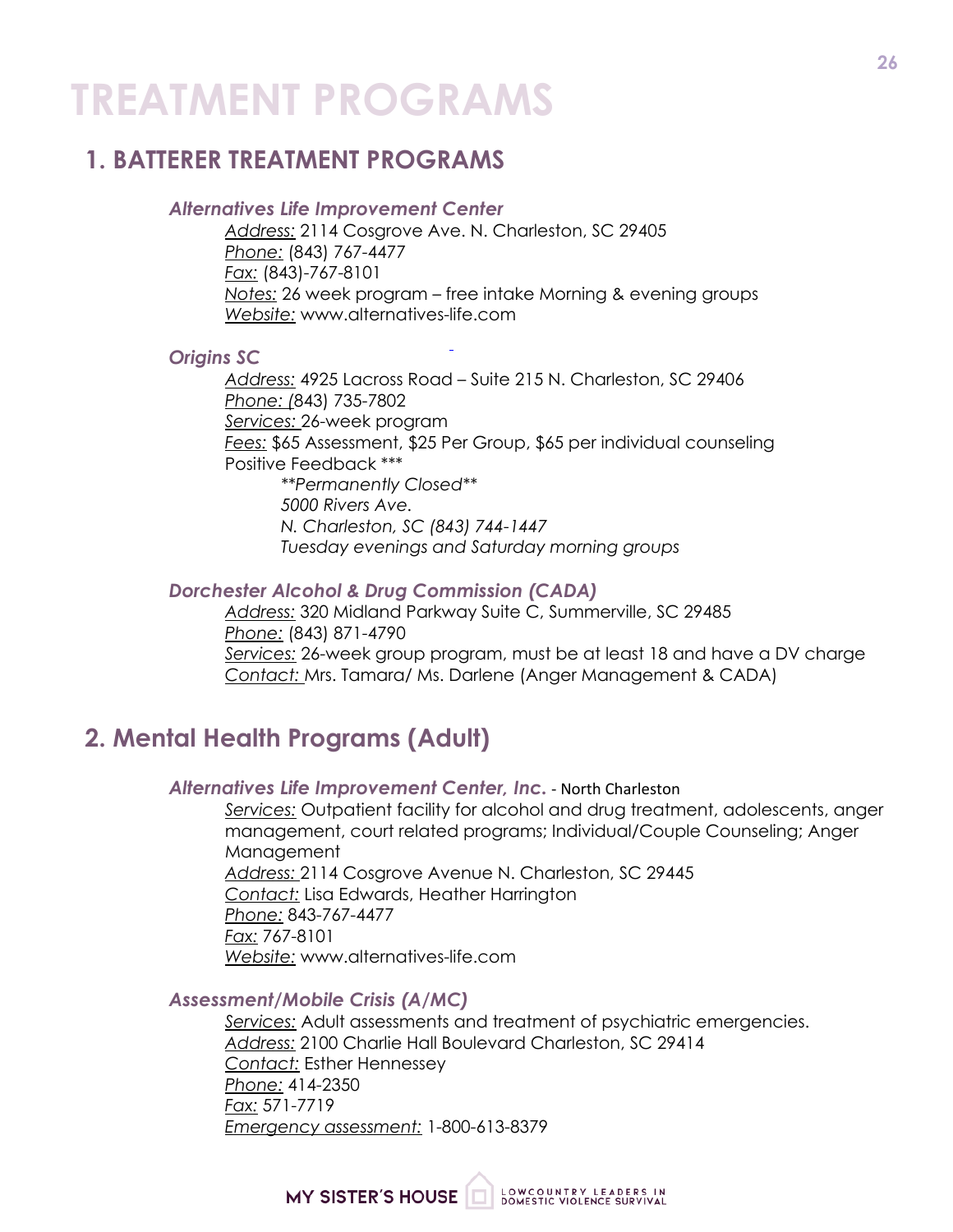#### *Behavioral Health Services (A division of Family Services)*

*Services:* Programs addressing parent-child conflict, divorce, relationship problems, grief & loss, depression & anxiety, substance abuse, child & adolescent problems, stress management, dealing with bullies, career changes, postpartum depression, etc.

*Address:* 4925 Lacross Road, Ste. 215 N. Chas., SC 29406 *Phone:* 744-1348 or 800-232-6489 *Fax:* 744-2886

#### *Berkeley County Mental Health*

*Services:* Prevention, diagnosis and treatment of mental and emotional disorders. Individual and group counseling, crisis intervention and referrals. (Sliding scale fees) Website: www.berkeleymentalhealth.org *Moncks Corner Location Address:* 403 Stony Landing Rd. Moncks Corner, SC 29461 *Phone:* 843-761-8282 *Fax:* 761-7308 *Mobile Crisis Line:* 843-761-8282 ext 5 *Mobile Crisis Line (after hours):* 1-833-364-2274

#### *Charleston County Mental Health*

*Services:* Emergency, diagnosis and treatment of mental and emotional disorders, Tri-county crisis stabilization, outpatient therapy (individual and group counseling), psychiatry and med clinic, special programs, case management, school services, vocational services, peer support, crisis intervention and referrals. *Address:* 2100 Charlie Hall Boulevard Charleston, SC 29414 *Phone:* (843) 852-4100 / *Intake assessment* 414-2350 / *Fax:* (843) 573-2393 *Website* https://www.charlestondorchestermhc.org/ *Mobile Crisis Emergency Hotline:* 843-414-2350

#### *Charleston Family Center*

*Services:* Counseling, therapy, and medication management. Accepts Medicaid. *Address:* 4 Carriage Lane, Suite 100, Charleston, SC 29407 *Phone:* 763-2222 *Website:* www.charlestonfamilycenter.com

#### *Crime Victims Research & Treatment Center @ MUSC*

*Services:* Counseling for (Recent & Past) VICTIMS of Violent Crime/Trauma DV counseling is available for MSH clients while they are in-shelter and for aftercare.

*Address:* 67 President Street, MSC 861 2nd Floor IOP South Bldg Charleston, SC 29425

*Phone:* 

*Clinic:* 843-792-8209 *Administrative:* 843-792-2945

*Fax:* 792-3388

*Website:* https://medicine.musc.edu/departments/psychiatry/divisions-andprograms/divisions/ncvc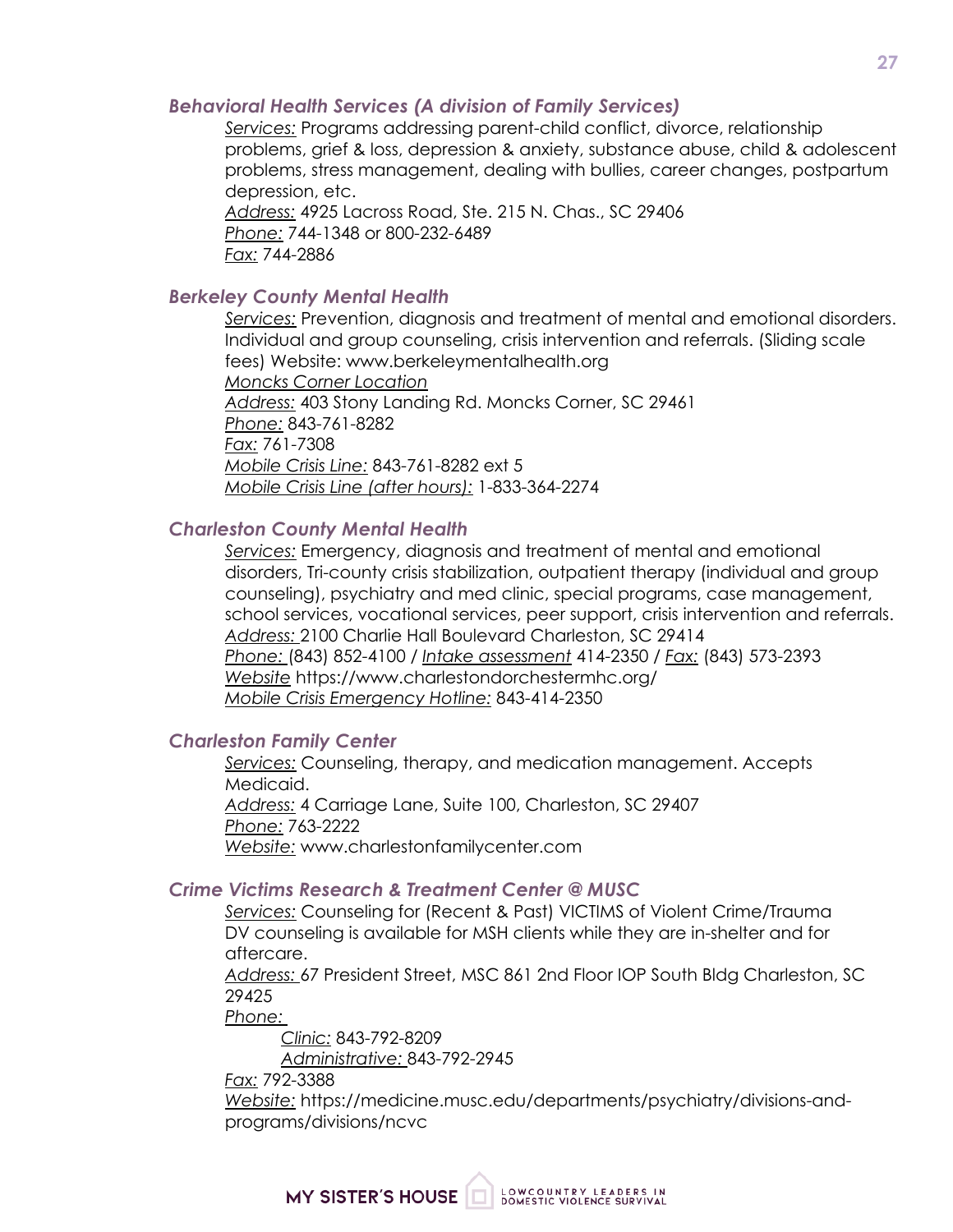#### *Dee Norton Lowcountry Children's Center*

*Services:* Center works with medical professionals, social workers, and law enforcement to perform forensic medical exams and assessments and to provide counseling and treatment to child victims and their families. Accredited member of the National Children's Alliance. *Address:* 1061 King Street Charleston, SC 29403 *Phone:* 843-723-3600 Fax: 843-720-7106 *Website:* http://www.dnlcc.org

#### *Dorchester Counseling Services*

*Services:* Individual and group counseling for family violence, depression, anxiety, divorce, financial difficulties, parenting, alcohol and substance abuse, etc. Intensive home services, visits and counseling for substance abusers. (Individuals can meet with a financial rep. to work out payments) *Address:* 320 Midland Parkway, Suite B, Summerville, SC 29485 *Phone:* 871-4790 *Fax:* 844-965-9336 *Website:* www.dadc.org

#### *Dorchester Alcohol and Drug Commission*

*Services:* Intensive outpatient program, women's intensive outpatient program, outpatient substance abuse services, Dorchester counseling services (individual and relationship counseling, child and family counseling, anger management, adolescence services), CADA: Community Against Domestic Abuse, courtrelated services, prevention services.

*Address:* 320 Midland Parkway, Suite C, Summerville, SC 29485 *Phone:* 871-4790 Fax: 844-965-9336 *Website:* www.dadc.org

#### *Dorchester County Mental Health*

*Services:* Emergency, diagnosis and treatment of mental and emotional disorders, Tri-county crisis stabilization, outpatient therapy (individual and group counseling), psychiatry and med clinic, special programs, case management, school services, vocational services, peer support, crisis intervention and referrals. *Address:* 106 Springview Lane Summerville, SC 29485 *Phone:* 873-5063 *Fax:* 851-2110 *Website:* http://www.charlestondorchestermhc.org/

#### *Family Preservation Community Services, Inc.*

*Services:* licensed child placing agency respond to the needs of children and families through education, resources, counseling, advocacy and support services. Non-residential therapeutic community-based services including Psychological; Wrap-Around; Rehabilitative Support; School-based; Adoption services; behavioral intervention; independent living services; tutoring; Therapeutic foster care; Adolescent Substance abuse treatment; Crisis stabilization; Electric monitoring & Welfare-to-work programs. *Address:* 301 Oakbrook Lane, Suite 315, Summerville, SC 29485 *Phone:* 843-285-8724 *Toll Free:* 888-782-3424 *Fax:* 843-771-3258 *Website:* https://www.fpcscorp.com/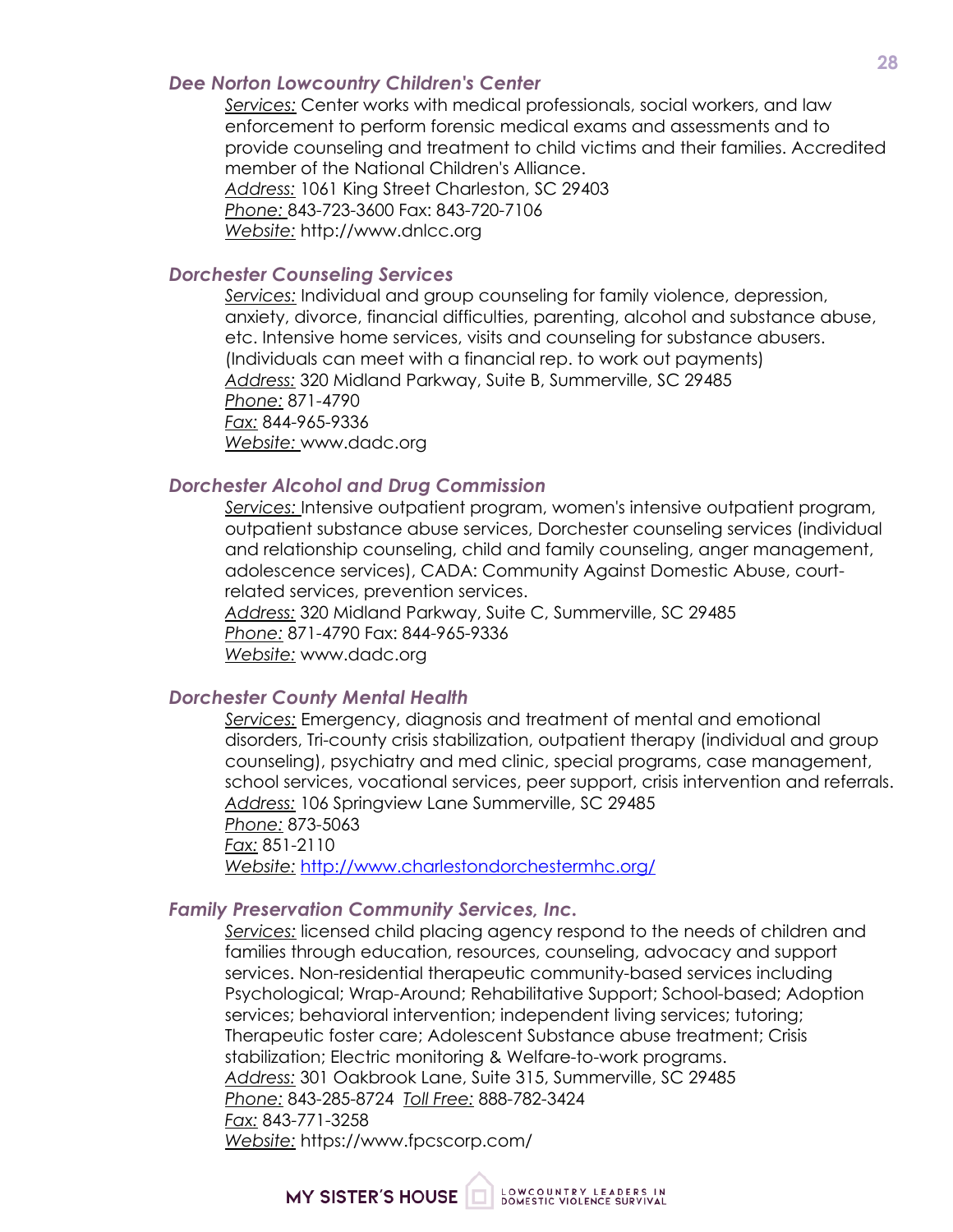#### *Institute of Psychiatry (IOP) at MUSC*

*Services:* Offers both inpatient and outpatient services. Full continuum of psychiatric care including: Adult outpatient and Inpatient Care, Youth, Weight Management Center, Geriatric National Crime Victim's Center & Center for Drug and Alcohol Program.

*Address:* 67 President St., Charleston, SC 29425 *Phone:* 843-792-9888 *Fax:* 792-5503 *Outpatient Appointments:* 843-792-9162 *Admission:* 843-792-9888 *Toll-Free Admission:* 800-922-5250 *Website:* https://muschealth.org/medical-services/psychiatry

#### *Palmetto Community Care (formerly known as: Lowcountry AIDS Services)*

*Services:* Provides Counseling, Case Management, Legal Services, Housing Subsidies, Education, Financial Assistance, and Nutrition Classes to men, women and children with HIV or AIDS. Completely confidential/free of charge. Community-based advocacy organization and offers public education on HIV and prevention. Free HIV testing is available. *Website:* http://palmettocommunitycare.org *Address:* 3547 Meeting Street, Charleston, SC 29405 *Phone:* 747-2273 Toll Free: 1-877-874-0230 *Fax:* 745-0431

#### *Lowcountry Pastoral Counseling Center (Christian Based Non-Profit Organization)*

*Services:* Individual, Couple, and Family therapy for Depression, anxiety, Stress Reduction (Call for Appointment), Drug/Alcohol, Sexual & Physical Abuse, Child/Adolescent, Marriage & Family, Divorce Recovery Group, etc. Fee: Sliding Scale – Based on Client's Income.

*Offices in:*

James Island (on James Island Presbyterian Church Campus) Mount Pleasant (at Point Hope Methodist Church) North Charleston (The Charleston Atlantic Presbytery) Summerville (at Dorchester Presbyterian Church) Goose Creek (at Peace Presbyterian) *Phone:* 795-0238 (for all 5 locations) *Website:* www.lowcountrypastoral.org

#### *Palmetto Lowcountry Behavioral Health, L.L.C.*

*Services:* Free consultation 24/7 to help assess the appropriate level of intervention for each individual. Inpatient and outpatient services. *Address:* 2777 Speissegger Drive North Charleston, SC 29405-8235 *Contact:* Jamie Wiles-Smith *Phone:* 843-747-5830 (Free consultation) *Toll Free:* 1-877-947-3223 *Fax:* 843-747-5115 *Website:* https://palmettobehavioralhealth.com/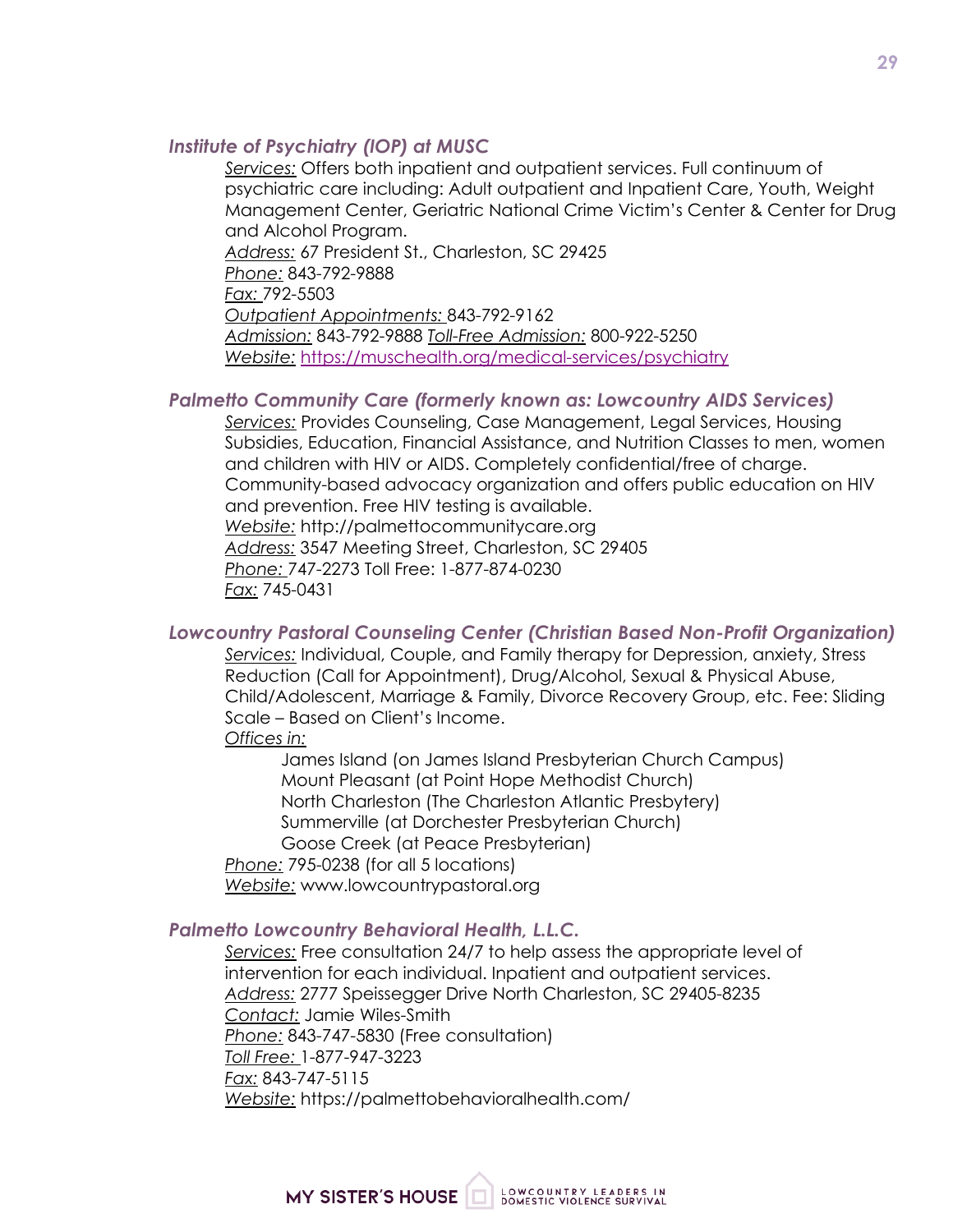#### *Tricounty SPEAKS (formerly known as People against Rape (PAR))*

*Services:* Crisis counseling to victims and family members of sexual assault and intimate violence; Information and referrals. Accompanies victims to any medical or legal proceedings. Offers group support, resources, referrals and public education. Bilingual advocacy services are also available. *Address:* 198 Rutledge Ave #5, Charleston, SC 29403

Or P.O. Box 1723, Charleston, SC 29402 *Toll Free Hotline:* 800-241-7273 (RAPE) *Local Hotline:* 843-745-0144 *Office:* 843-577-9882 *Fax:* 745-0119 *Website:* http://peopleagainstrape.org/

#### *VA Medical Center (Ralph H. Johnson VA Medical Center)*

*Services:* Numerous Veteran Care Programs; Counseling (Veterans only) *Address:* 109 Bee St. Chas 29401 *Phone:* 843-577-5011 or 843-789-6500 *24/7 Telephone Care:* 888-878-6884 TTY: 843-789-6888 *Veterans Crisis Line:* 800-273-8255 (press 1) *Local Center Website:* https://www.charleston.va.gov/ *National Website:* www.va.gov

#### *Alcoholics Anonymous (known as: Tri-County Intergroup Office)*

*Services:* Online literature available; weekly meetings for alcohol addicts *Address:* 1827 Reynolds Ave., N. Charleston, SC, 29405 *Phone:* 843-554-2998 *Website:* aa.org *For Meeting Schedules (Zoom and In-person):* tcio.org

#### *Gambler's Anonymous*

*Services:* Online Literature Available; Weekly Meetings for Gambling Addicts SC *Hotline:* 919-460-9039 *Website:* http://www.gamblersanonymous.org/ga/locations

#### *National Council of Problem Gambling*

*Services:* The network is a single national access point to local resources for those seeking help for a gambling problem. The network consists of 28 call centers which provide resources and referrals for all 50 states, Canada and the US Virgin Islands.

*Phone:* 24 hour Confidential National Hotline: Call: 800-522-4700 *Chat:* ncpgambling.org/chat *Text:* 800-522-4700 *Website:* ncpgambling.org/help-treatment/national-helpline-1-800-522-4700/

#### *Narcotics Anonymous*

*Services:* Online Literature Available; Weekly Meetings for Drug Addicts Local *Hotline:* 843-852-3001 *Local Meetings Website (In-person and virtual):* portcityna.com *National Website:* na.org *Worldwide Virtual Meetings:* virtual-na.org/meetings *Carolina Region Website:* www.crna.org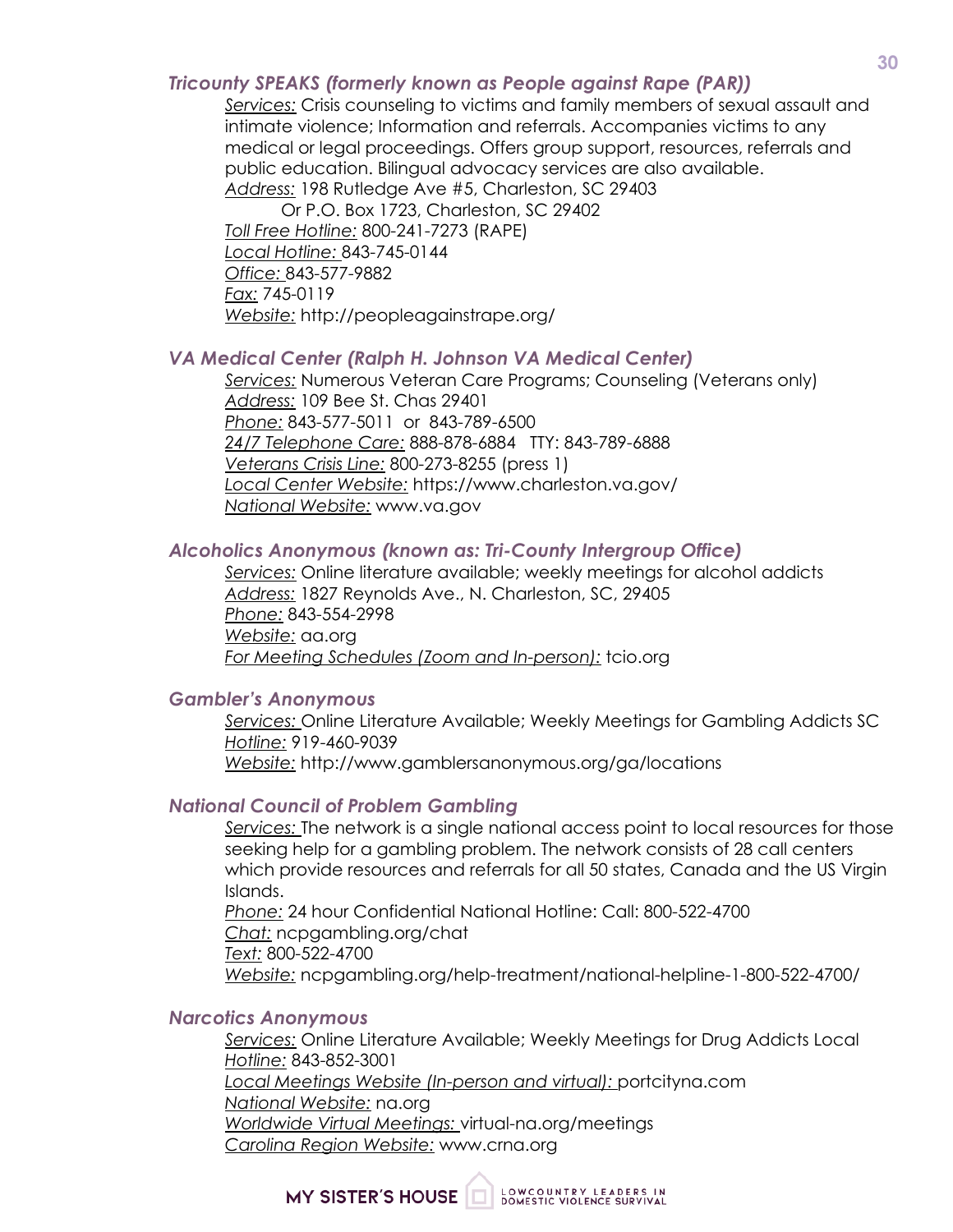#### *Sexaholics Anonymous*

*Services:* Online Literature Available; Weekly Meeting for Sex Addicts *Toll-free (USA & Canada):* 866-424-8777 *Website:* www.sa.org

#### *Sex Addicts Anonymous*

*Services:* Online literature available, Charleston Area SAA Meetings *Phone:* 843-608-1722 *Website:* saacharleston.org

### **3. MENTAL HEALTH PROGRAMS (CHILD)**

#### *Behavioral Health Services – (division of Family Services)*

*Services:* Programs addressing parent-child conflict, divorce, relationship problems, grief & loss, depression & anxiety, substance abuse, child & adolescent problems, stress management, dealing with bullies, career changes, postpartum depression, etc.

*Address:* 4925 Lacross Road, Ste. 215 N. Chas., SC 29406 Phone: *744*-1348 or 800-232-6489 *Fax:* 744-2886

#### *Dee Norton Lowcountry Children's Center*

*Services:* Center works with medical professionals, social workers, and law enforcement to perform forensic medical exams and assessments and to provide counseling and treatment to child victims and their families. Accredited member of the National Children's Alliance. *Address:* 1061 King Street Charleston, SC 29403 *Phone:* 843-723-3600

*Fax:* 843-720-7106 *Website:* http://www.dnlcc.org

#### *JusticeWorks BehavioralCare*

*Services:* Provides behavioral health services to children, teens and families working with the South Carolina Department of Social Services, South Carolina Department of Juvenile Justice, South Carolina Department of Mental Health and local schools. Accepts private insurance and Medicaid. Has offices in Charleston, Beaufort, Columbia, Conway and Florence. *Address:* 4 Carriage Lane, Suite 405, Charleston, SC 29407 *Phone:* 843-974-5934 *Fax:* 843-647-7768 *Website:* https://www.justiceworksyouthcare.com/